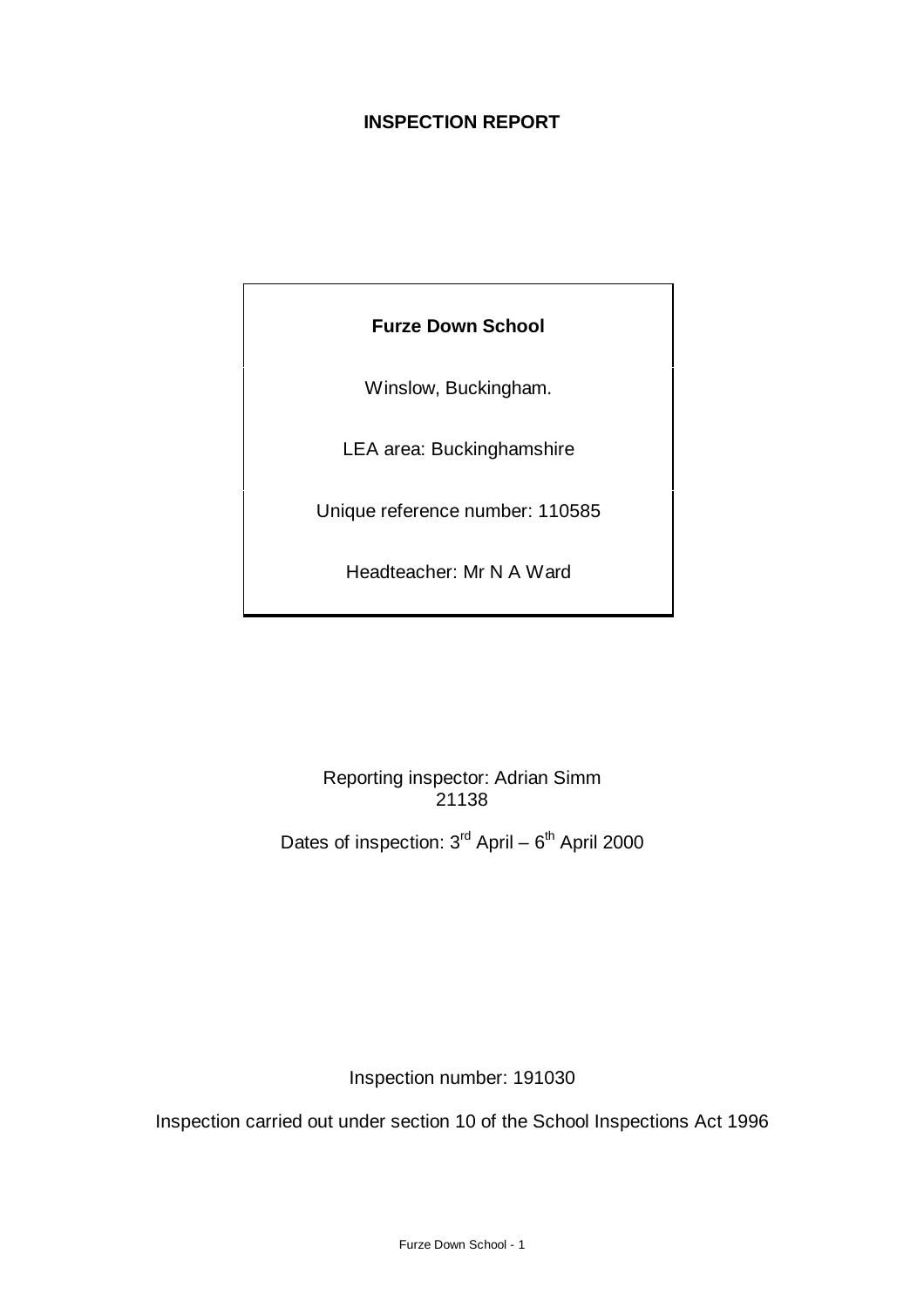## © Crown copyright 2000

This report may be reproduced in whole or in part for non-commercial educational purposes, provided that all extracts quoted are reproduced verbatim without adaptation and on condition that the source and date thereof are stated.

Further copies of this report are obtainable from the school. Under the School Inspections Act 1996, the school must provide a copy of this report and/or its summary free of charge to certain categories of people. A charge not exceeding the full cost of reproduction may be made for any other copies supplied.

#### **INFORMATION ABOUT THE SCHOOL**

| Type of school:             | Special (MLD with EBD)                                  |
|-----------------------------|---------------------------------------------------------|
| School category:            | <b>Community Special</b>                                |
| Age range of pupils:        | $5 - 19$                                                |
| Gender of pupils:           | Mixed                                                   |
|                             |                                                         |
| School address:             | Verney Road<br>Winslow<br>Nr Buckingham<br><b>Bucks</b> |
| Postcode:                   | <b>MK18 3BL</b>                                         |
| Telephone number:           | 01296 713385                                            |
| Fax number:                 | 01296 714420                                            |
|                             |                                                         |
| Appropriate authority:      | Governing Body                                          |
| Name of chair of governors: | Mrs E Tatton                                            |

Date of previous inspection:  $3<sup>rd</sup> - 7<sup>th</sup>$  June 1996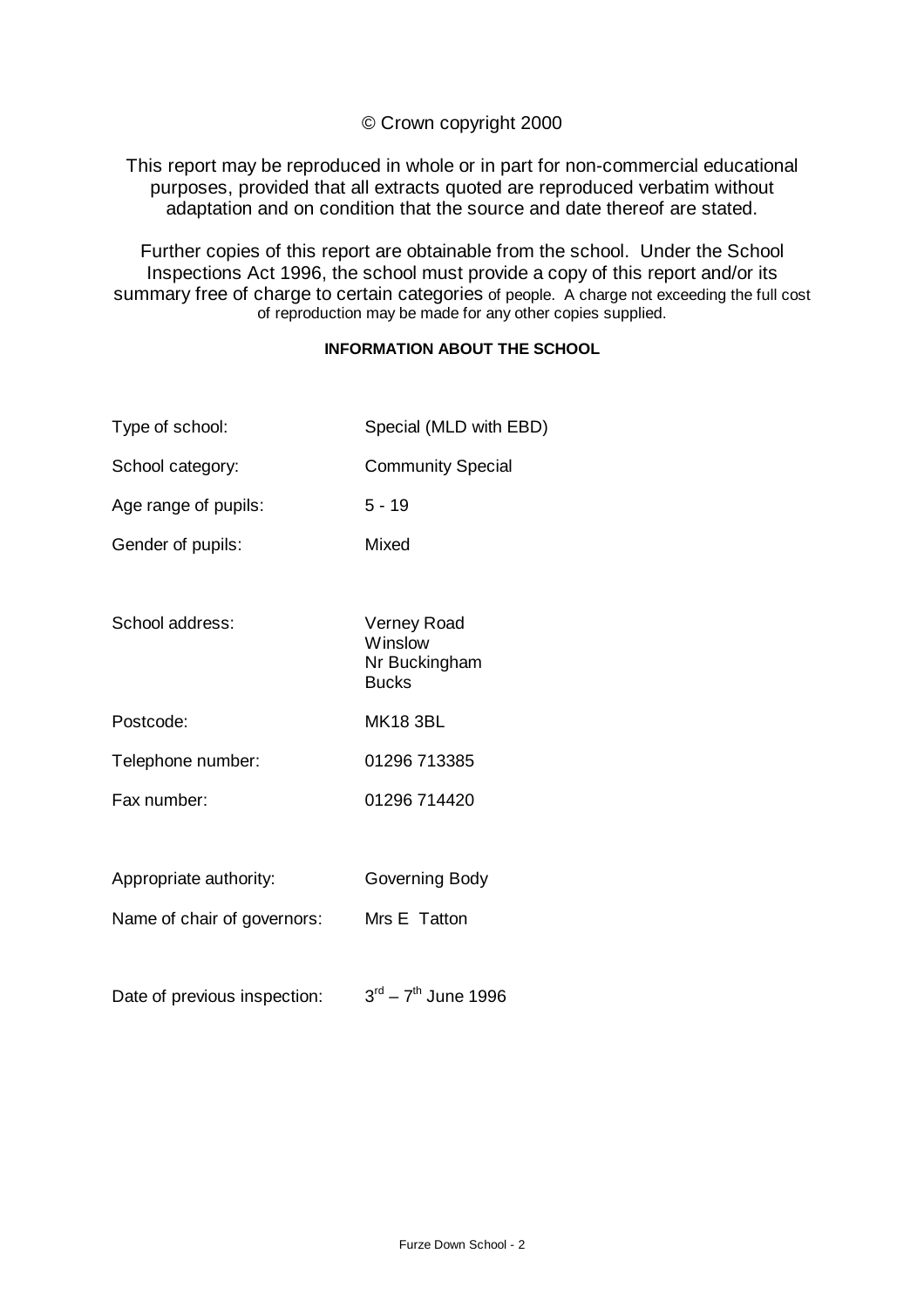#### **INFORMATION ABOUT THE INSPECTION TEAM**

| <b>Team members</b> |                      |  |  |
|---------------------|----------------------|--|--|
| Mr Adrian Simm      | Registered inspector |  |  |
| Mrs Mary Le Mage    | Lay inspector        |  |  |
| Mrs Sue Hunt        | Team inspector       |  |  |
| Mrs Pam Weston      | Team inspector       |  |  |

The inspection contractor was:

Chase Russell Limited

85 Shores Green Drive Wincham **Northwich Cheshire** CW9 6EJ

Any concerns or complaints about the inspection or the report should be raised with the inspection contractor. Complaints that are not satisfactorily resolved by the contractor should be raised with OFSTED by writing to:

> The Registrar Inspection Quality Division The Office for Standards in Education Alexandra House 33 Kingsway London WC2B 6SE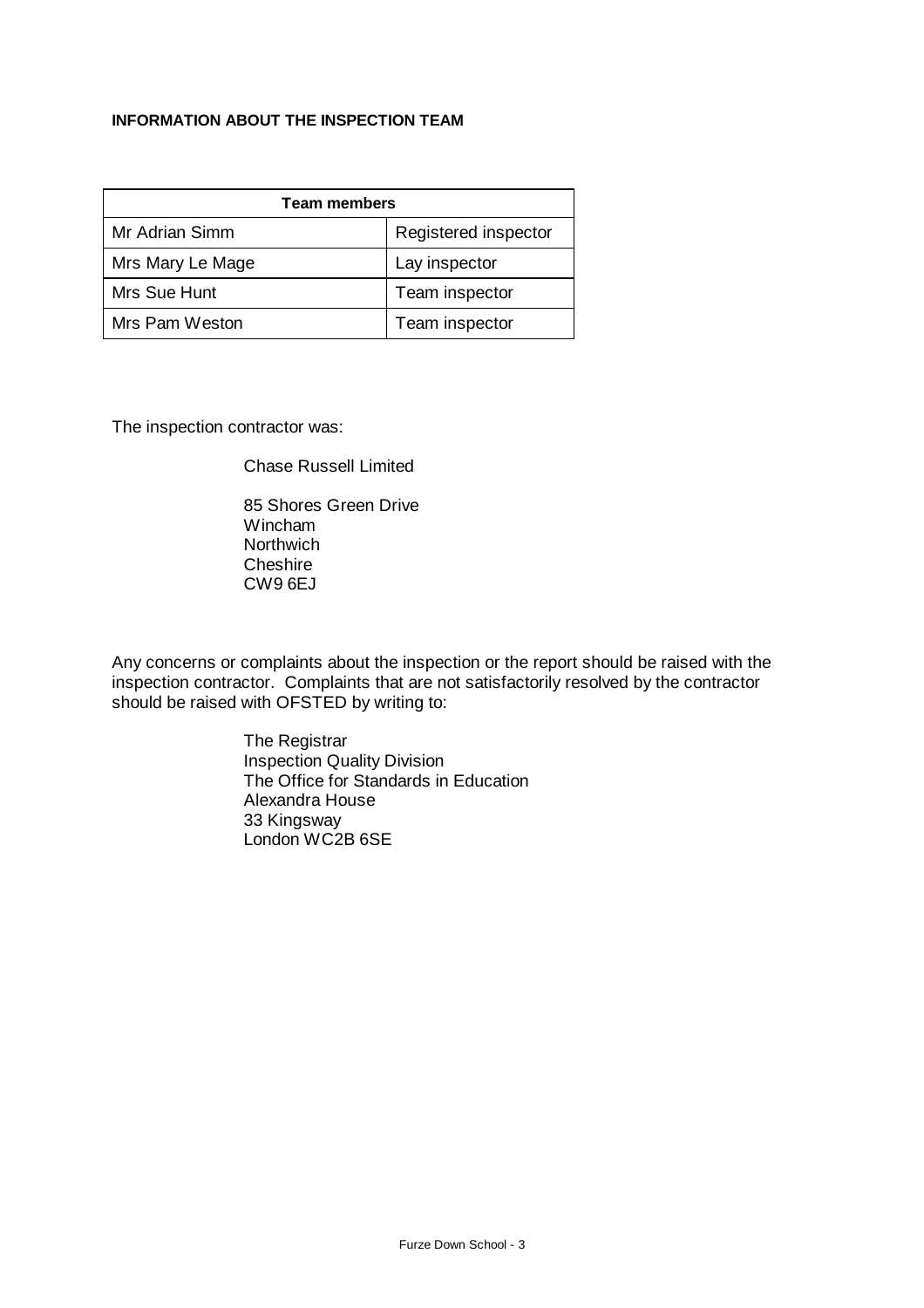#### **REPORT CONTENTS**

#### **PART A: SUMMARY OF THE REPORT 5**

Information about the school How good the school is What the school does well What could be improved How the school has improved since its last inspection **Standards** Pupils' attitudes and values Teaching and learning Other aspects of the school How well the school is led and managed Parents' and carers' views of the school

#### **PART B: COMMENTARY**

#### **WHAT THE SCHOOL DOES WELL 9**

 The school is excellently led and managed by the headteacher, deputy headteachers and key stage managers. The governing body is active and effective in fulfilling its responsibilities. All staff show clearly the school's capacity to succeed even further.

Very high quality teaching is a strength of the school and impacts positively on pupils' learning.

Pupils' personal development is very good. Their independence, initiative and maturity develop clearly as they get older.

The very good curricular and other opportunities offered are broad, and particularly relevant to the pupils. Developments in provision for literacy, numeracy and information and communications technology are proving effective.

The relationships between pupils and staff are very good and this is part of the school's strength in managing and promoting good behaviour.

#### **WHAT COULD BE IMPROVED 12**

The school puts every effort into planning for the future. However, it is unclear about the full extent of its budget at the start of each financial year and as a result, its process of financial planning both for the year in question and beyond is unsatisfactory.

The provision for spiritual development is unsatisfactory. This is hindered by the absence of daily assemblies, incorporating collective worship for those pupils whose parents wish them to join in with this activity.

The provision and rigour over some aspects of Health and Safety.

#### **WHAT SHOULD THE SCHOOL DO TO IMPROVE FURTHER? 13**

## **PART C: SCHOOL DATA AND INDICATORS 14**

Page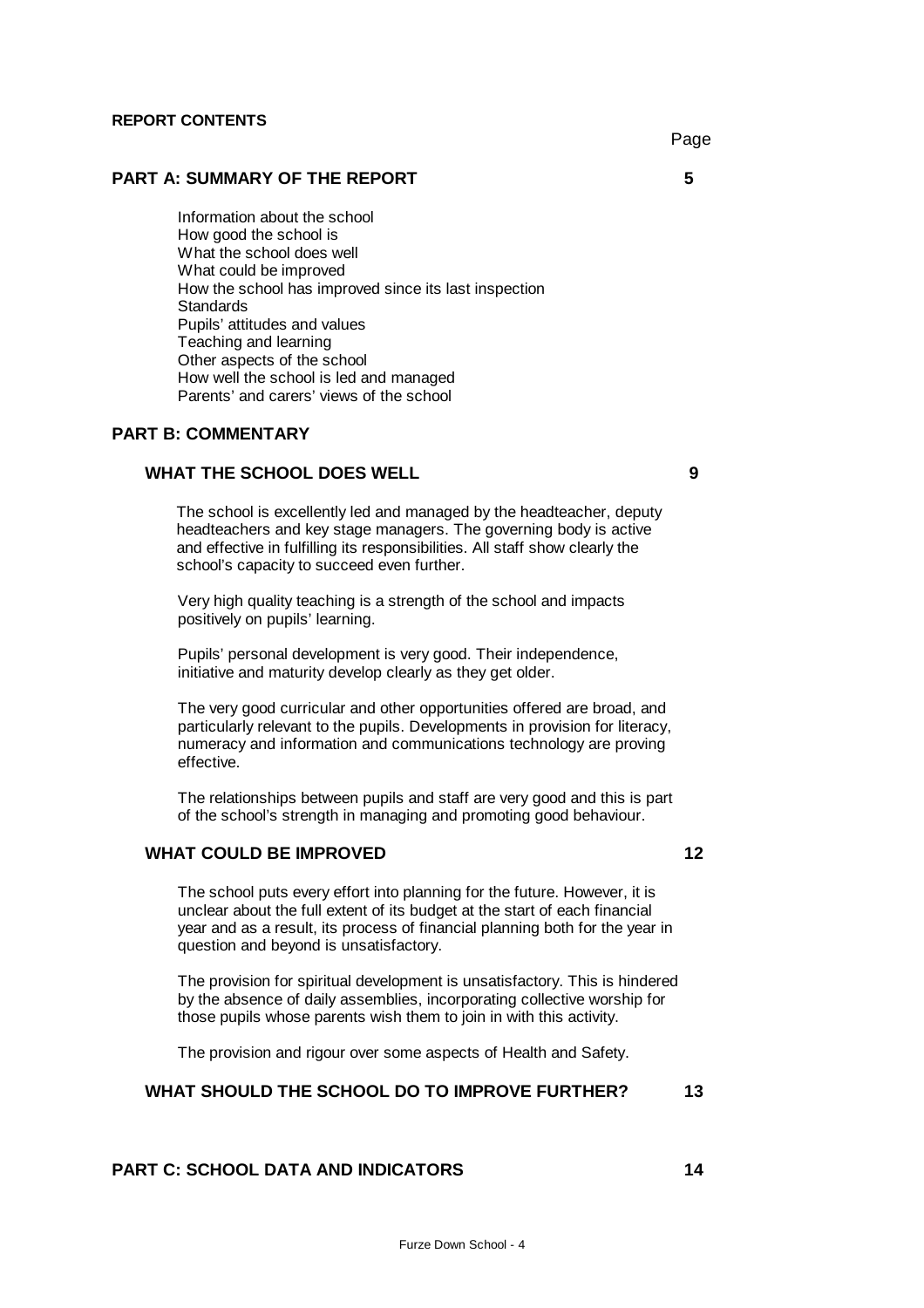#### **PART A: SUMMARY OF THE REPORT**

#### **INFORMATION ABOUT THE SCHOOL**

Furze Down School is a community special school for pupils aged between 5 and 19 years who have moderate learning difficulties. The number of admissions of pupils with additional and more challenging needs is increasing including pupils who have complex learning and behavioural difficulties. At present these pupils account for over 40 per cent of pupils, which is a substantial increase since the last inspection. For the financial year 1999/2000, the school was funded for 146.25 pupils. Currently 94 boys and 43 girls are on roll with the majority of pupils between the ages of 11 and 19 years. Pupils' attainment on entry to the school is low in comparison to their chronological age. Pupils attend the school from a wide area of Buckinghamshire and neighbouring Local Education Authorities such as Milton Keynes, Northamptonshire, Luton, Bedfordshire and Hillingdon. Fifty nine pupils are eligible for free school meals, which is an increase of 7 per cent in the last three years. A very small number of pupils come from homes where the first language is not English. All pupils have statements of special educational needs. Seventy five per cent of the teaching staff are new to the school since the last inspection in June 1996.

#### **HOW GOOD THE SCHOOL IS**

Furze Down is a very good school. Excellent leadership and management and the effectiveness of provision, particularly for the induction and training of new staff, ensures a consistently high quality of teaching, matched by pupils' learning. From a low base on entry, pupils achieve well and make good progress. Those pupils, who stay on at the school into Post 16 provision, achieve very well. Although the current unit cost per pupil is above average in relation to other similar schools, given the excellent leadership and management, the very good teaching and curricular provision and good achievement by pupils, the school provides good value for money.

#### **What the school does well**

- The school is excellently led and managed by the headteacher, deputy headteachers and key stage managers. The governing body is active and effective in fulfilling its responsibilities. All staff show clearly the school's capacity to succeed even further;
- Very high quality of teaching is a strength of the school and impacts positively on pupils' learning;
- Pupil's personal development is very good. Their independence, initiative and maturity develop clearly as they get older;
- The very good curricular and other opportunities offered are broad and particularly relevant to the pupils. Developments in provision for literacy, numeracy and information and communications technology (ICT) are proving effective;
- The relationships between pupils and staff are very good and this is part of the school's strength in managing and promoting good behaviour.

#### **What could be improved**

- The school puts every effort into planning for the future. However, it is unclear about the full extent of its budget at the start of each financial year and as a result, its process of financial planning both for the year in question and beyond is unsatisfactory.
- The provision for spiritual development is unsatisfactory. This is hindered by the absence of daily assemblies, incorporating collective worship for those pupils whose parents wish them to join in with this activity.
- Some aspects and monitoring of Health and Safety provision.

*The areas for improvement will form the basis of the action plan prepared by the appropriate authority.*

#### **HOW THE SCHOOL HAS IMPROVED SINCE ITS LAST INSPECTION**

The school was last inspected in June 1996 when it was recognised as providing a very good quality of education. Since then it has maintained these very high standards. Soon after the last inspection, the school benefited from staff taking an accredited course in the teaching of reading and writing organised by a local university, and more recently, the implementation of National Literacy and Numeracy Strategies is proving very effective. Despite a high turn-over of staff who leave the school principally for promotion, improved systems now in place for monitoring, evaluating and improving the quality of teaching and learning ensure that expertise is quickly re-developed with new staff. Although this has not always happened in the past, particularly with science teaching, this process is now a strength of the school. The maintenance of high standards has been helped by the development of more specific and short term objectives in pupils' Individual Education Plans (IEPs) which teachers use as an integral part of their work. A new science laboratory, library and much improved design and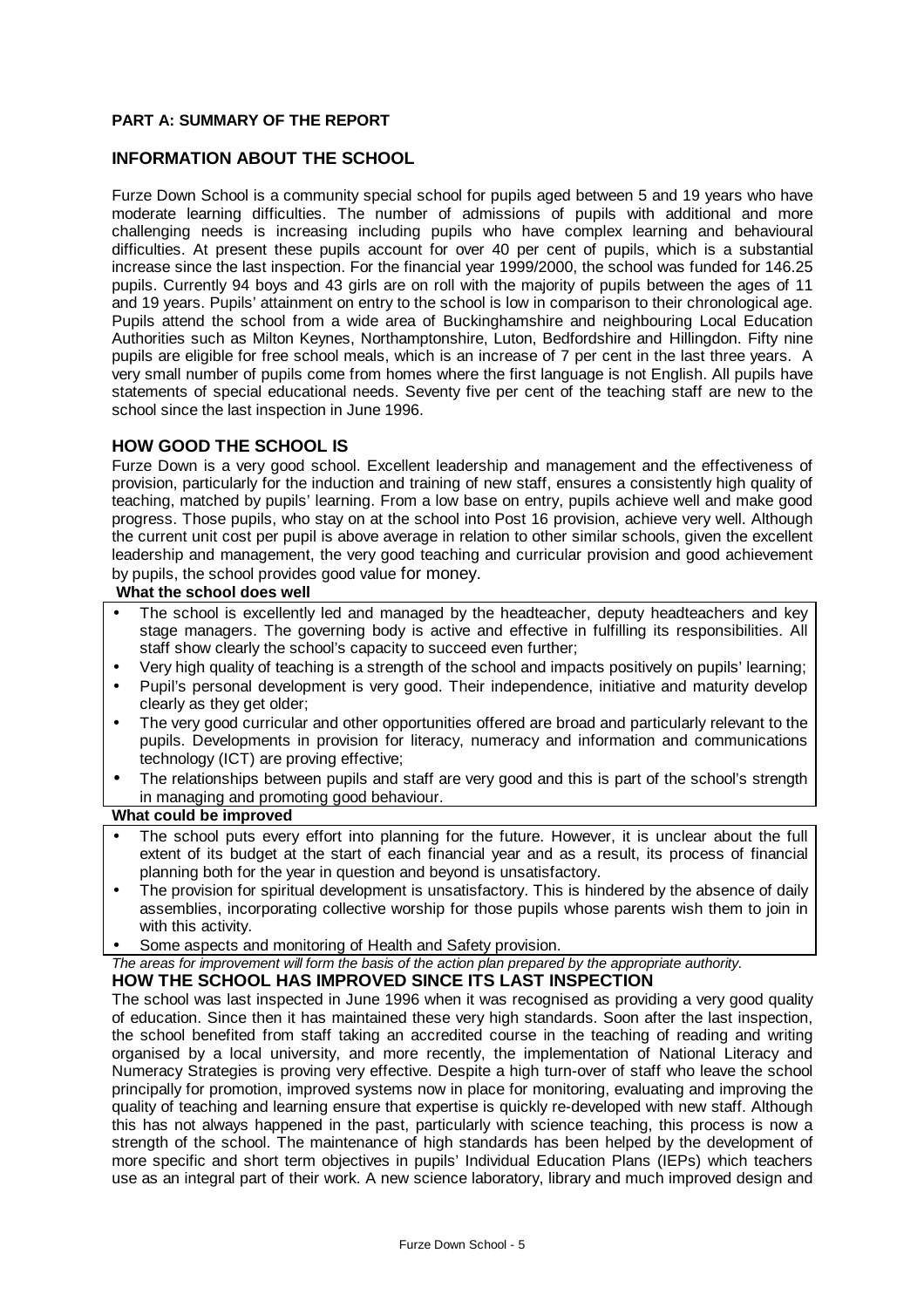technology and ICT facilities, contribute significantly towards the improved breadth of provision. Whilst the school now meets the health and safety issues noted at the time of the last inspection, greater rigour is still needed in monitoring and improving this important aspect of school life. Everyone contributes to a strong team approach and the school clearly has the capacity to develop even further.

## **STANDARDS**

The table summarises inspectors' judgements about how well pupils achieve in relation to their individual targets by the time they leave the school.

| Progress in:                                                                    | by age<br>11 | By age<br>16 | by age<br>19 | Key            |   |
|---------------------------------------------------------------------------------|--------------|--------------|--------------|----------------|---|
| Speaking and listening                                                          | в            | в            | A            | Very good      | A |
| Reading                                                                         | в            | B            | A            | Good           | B |
| Writing                                                                         | в            | B            | A            | Satisfactory   | C |
| <b>Mathematics</b>                                                              | в            | B            | A            | Unsatisfactory | D |
| Personal, social and health<br>education                                        | Α            | Α            | A            | Poor           | Е |
| Other personal targets set<br>at annual reviews or<br>in.<br>IEP <sub>s</sub> * | A            | Α            | A            |                |   |

Pupils achieve well throughout the school in literacy, numeracy and ICT, and very well in personal, social and health education. This results in very good achievement with students who stay on at the school into Post 16 provision. Individual 'reading gain' targets set against both school and mainstream school expectations are achieved well by many pupils. During the school year 1998/99, some pupils, particularly in Years 2, 6 and 10, improved their reading age by more than twelve months, which is very good. Pupils' results in English and mathematics in National Tests at the ages of 7, 11 and 14 are consistently better than those of pupils in similar schools. However, science results fluctuate and are generally less impressive than in English and mathematics.

## **PUPILS' ATTITUDES AND VALUES**

| <b>Aspect</b>                             | <b>Comment</b>                                                                                                                                                                                                                                                                                                                                                                                                                                  |
|-------------------------------------------|-------------------------------------------------------------------------------------------------------------------------------------------------------------------------------------------------------------------------------------------------------------------------------------------------------------------------------------------------------------------------------------------------------------------------------------------------|
| Attitudes to the school                   | Pupils are positive about school. Those observed are eager to succeed<br>and are actively involved in their learning. Eighty eight per cent of<br>parents responding to the questionnaire for the inspection have this<br>viewpoint.                                                                                                                                                                                                            |
| Behaviour, in and out of<br>classrooms    | Self-control is an important expectation of school life and this is good<br>for most pupils and students. On occasions when pupils need<br>reminding, their response to staff is very good. No instances of bullying,<br>sexism or racism were seen. Recorded instances of misbehaviour and<br>temporary exclusions have risen since the last inspection but are now<br>static.                                                                 |
| Personal development and<br>relationships | Pupils frequently take responsibility for their own actions. They are<br>generally supportive and caring of each other, particularly as they get<br>older. Their initiative, independence and confidence develop very well<br>and this was very obvious with Post 16 students seen carrying out work<br>experience within the school. Relationships between pupils and staff<br>are very good which helps on occasions when difficulties arise. |
| Attendance                                | Nearly half of the pupils have attendance that is unsatisfactory, and this<br>affects their achievement. However, the schools' overall attendance<br>level of only 83.4% is due mainly to the persistent absence of a<br>minority of pupils.                                                                                                                                                                                                    |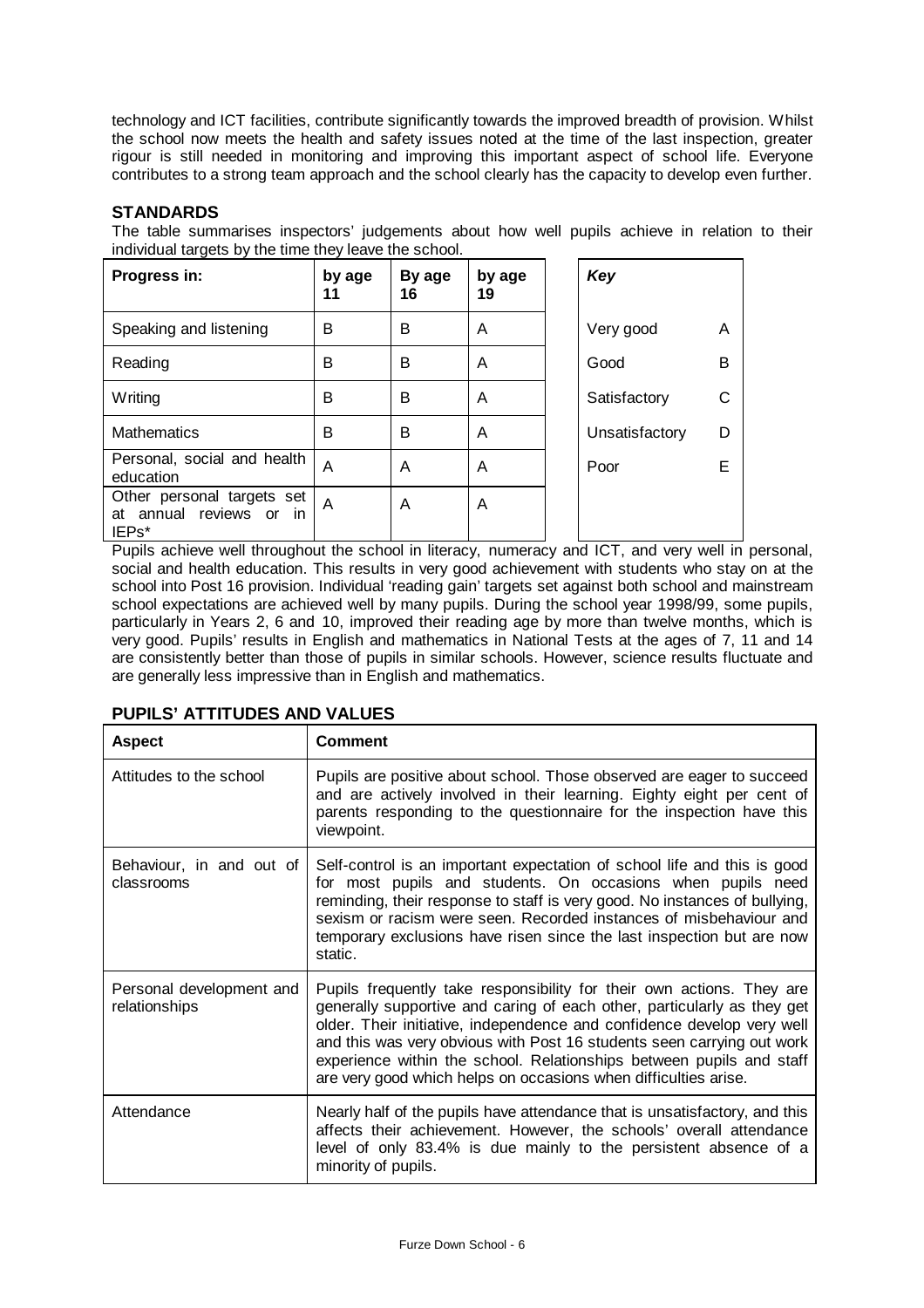Pupils enjoy their lessons and are keen to discuss and show what they know. During the inspection, pupils in Years 2 and 3 enjoyed their mathematics lesson involving ICT so much that they were sorry when the lesson ended. Older pupils at Year 10 have developed far more independence and maturity in their thoughts and discussions. They relate their work in designing celebratory cards in ICT lessons very well to commerce. They consider all of the aspects that could affect the choice of 'a potential customer' who might 'buy' their card. At Post 16, pupils have clearly become students rather than pupils. They have an excellent rapport with their tutor and high motivation to get on quietly with their individual work. No time is wasted. The atmosphere is like a friendly commercial office. Throughout school the very good quality of teaching limits the instances of unsatisfactory behaviour. At the end of lessons when teachers discuss with pupils their lesson grades, those pupils who could have behaved or worked better, generally accept the fairness of their grades even when they are not as high as they had hoped. Pupils are really excited when they get the highest grade and this happens frequently.

## **TEACHING AND LEARNING**

| <b>Teaching of pupils:</b> | <b>Aged 5-11</b> | aged 11-16 | aged over 16 |
|----------------------------|------------------|------------|--------------|
| Lessons seen overall       | Very good        | Very good  | Very good    |

*Inspectors make judgements about teaching in the range: excellent; very good; good; satisfactory; unsatisfactory; poor; very poor. 'Satisfactory' means that the teaching is adequate and strengths outweigh weaknesses.*

During the inspection, teaching was good or better in 92 per cent of lessons and very good or better in 60 per cent. Overall the quality of teaching was very good for all pupils and is a strength of the school. This was particularly evident throughout the school in English, mathematics and ICT, and in music at Key Stages 1 and 2, and science at Key Stage 3. Lessons observed in English, mathematics, ICT and physical education at Key Stage 4 were consistently very good. Examples of excellent teaching were seen in music with Years 2 and 3 and in support of students' individual work programmes at Post 16. In these particular lessons, every second of time was used as a learning experience whether for the subject being studied, for cross-curricular use of literacy and numeracy, or for social and independence development. Pupils strive to do well and many show the initiative, independence and self-control expected of them. This is good with the pupils aged 5 to 13 years and very good with older pupils and students. When teaching is simply satisfactory rather than good, this is because the teachers' control of the class is so tight that pupils do not have the freedom to consider different answers or opportunities.

| <b>Aspect</b>                                                                                                 | <b>Comment</b>                                                                                                                                                                                                                                                                                                                                                                                                                           |
|---------------------------------------------------------------------------------------------------------------|------------------------------------------------------------------------------------------------------------------------------------------------------------------------------------------------------------------------------------------------------------------------------------------------------------------------------------------------------------------------------------------------------------------------------------------|
| The quality and range of<br>the curriculum                                                                    | The curriculum meets statutory requirements and the broader needs of<br>the pupils very well. Literacy, numeracy and ICT are regularly built into<br>planning in all subjects. It provides challenge for pupils of all attainment<br>levels.                                                                                                                                                                                             |
| Provision<br>pupils'<br>for<br>including<br>personal,<br>spiritual, moral, social and<br>cultural development | Overall this is good. Provision for pupils' and students'<br>social<br>development is very good and moral and cultural development is good.<br>However, spiritual development is unsatisfactory and is hindered by the<br>absence of daily assemblies, incorporating collective worship for those<br>pupils whose parents have not withdrawn them from this activity.                                                                    |
| How well the school cares<br>for its pupils                                                                   | Overall this is good. The school makes every effort to improve pupils'<br>attendance. Pupils feel safe, secure and valued, and in return, do their<br>upmost to support their school. Staff know the pupils very well and are<br>responsive to their needs. Very good procedures are in place for<br>assessing and monitoring pupils' performance, the results of which are<br>used consistently to inform planning and raise standards. |

## **OTHER ASPECTS OF THE SCHOOL**

Planning for individual lessons is very detailed and links well to schemes of work. The school provides many opportunities to enrich the curriculum. Examples of this are visits to places such as theatres and cinemas, reciprocal visits with the police, fire and ambulance services, lunch-time clubs, sporting activities with other schools and schemes such as the Duke of Edinburgh Award Scheme. The school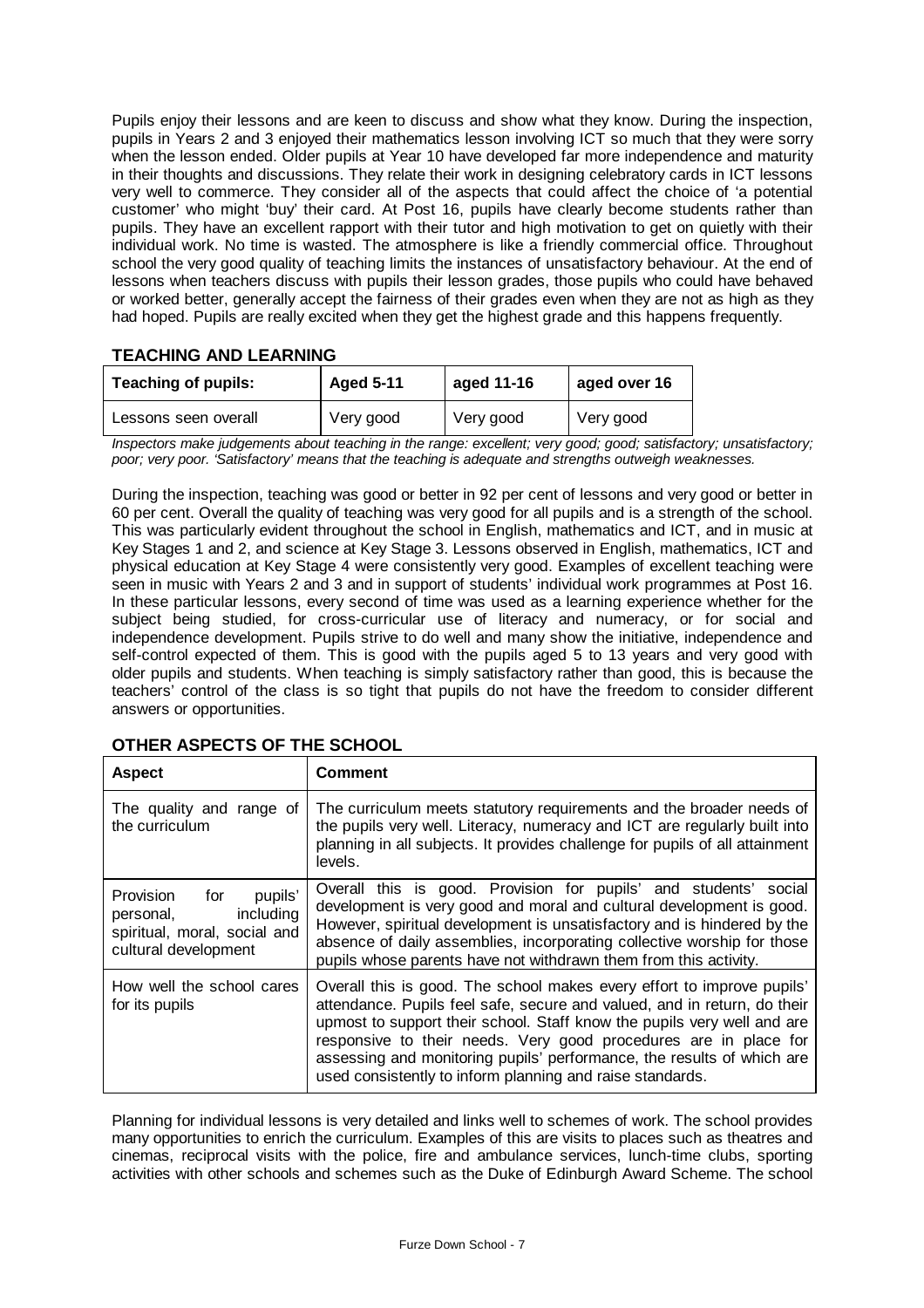provides well for pupils with additional special educational needs. Whilst it meets all of its statutory obligations concerning health and safety, some procedures and provision are unsatisfactory. The school has not got a sufficiently effective system to remind the Local Education Authority to inspect all portable electrical equipment annually. Some toilet provision is unsatisfactory. Pedestrians and vehicles use the same traffic route for entering and leaving the school site with insufficient separation between them. School transport, particularly at the end of the school day, waits on the narrow but busy road outside the school. The number of vehicles involved means that some are parked at least 100 metres from the school gate. Despite generally satisfactory supervision by school staff, on occasions, pupils rush into the road before returning to the pavement to reach their vehicle.

| <b>Aspect</b>                                                               | <b>Comment</b>                                                                                                                                                                                                                                                                                                                                                                                                    |
|-----------------------------------------------------------------------------|-------------------------------------------------------------------------------------------------------------------------------------------------------------------------------------------------------------------------------------------------------------------------------------------------------------------------------------------------------------------------------------------------------------------|
| Leadership and manage-<br>ment by the headteacher<br>and other key staff    | This is excellent and ensures a very clear educational direction for the<br>school. The school's aims and values are reflected excellently in all<br>aspects of school life.                                                                                                                                                                                                                                      |
| How well the appropriate<br>fulfils<br>authority<br>its<br>responsibilities | The governing body fulfils its basic duties in areas such as planning,<br>curriculum provision and financial control. It does not yet ensure an act<br>of collective worship each day or report on the success of its Special<br>Educational Needs policy to parents. However, the governing body<br>bring a range of valuable skills to their work and form a committed,<br>cohesive and hard working team.      |
| The school's evaluation of<br>its performance                               | The school is very good at monitoring the quality of teaching and its<br>effects upon pupils' learning, and taking relevant action. The school's<br>document is extensive and<br>planning<br>its consultation<br>and<br>implementation procedures are thorough. However, the lack of success<br>criteria hinders the school's ability to fully evaluate its performance.                                          |
| The<br>strategic<br>Οf<br>use<br>resources                                  | The school consults very well on the strategic use of its known<br>resources and makes every effort to get the best value for its<br>expenditure. It puts every effort into planning for the future. However,<br>the process of financial planning both in the short and long term is<br>unsatisfactory because the school is unclear about the full extent of its<br>budget at the start of each financial year. |

#### **HOW WELL THE SCHOOL IS LED AND MANAGED**

One of the main strengths of the school is the full delegation of operational responsibility to the deputy headteachers and key stage managers. They rise to this challenge very successfully with great commitment and energy.

## **PARENTS' AND CARERS' VIEWS OF THE SCHOOL**

| What pleases parents most |                                                                                                                                                                                                                                                                                                                                          |                             | What parents would like to see improved                                                                                                       |
|---------------------------|------------------------------------------------------------------------------------------------------------------------------------------------------------------------------------------------------------------------------------------------------------------------------------------------------------------------------------------|-----------------------------|-----------------------------------------------------------------------------------------------------------------------------------------------|
|                           | The good quality of teaching;<br>The quality of information about the good<br>progress which their children make at school;<br>The way the school makes parents feel at<br>ease when discussing problems;<br>The school's high expectations for the pupils;<br>The way the school encourages pupils to<br>become mature and responsible. | ٠<br>$\bullet$<br>$\bullet$ | The behaviour of some pupils in the school<br>The range and interest of activities outside<br>lessons<br>The amount of work pupils do at home |

The inspectors' judgements support the parents' very positive views about what pleases them most. The school carries out a broad range of activities that are judged good for this type of school given that most pupils are transported home immediately at the end of the school day. The amount of work pupils are expected to do at home is satisfactory, and if not completed on time, the school provides good additional support for this during the school day. The behaviour of some pupils could be better but the school deals with difficulties promptly, consistently and appropriately.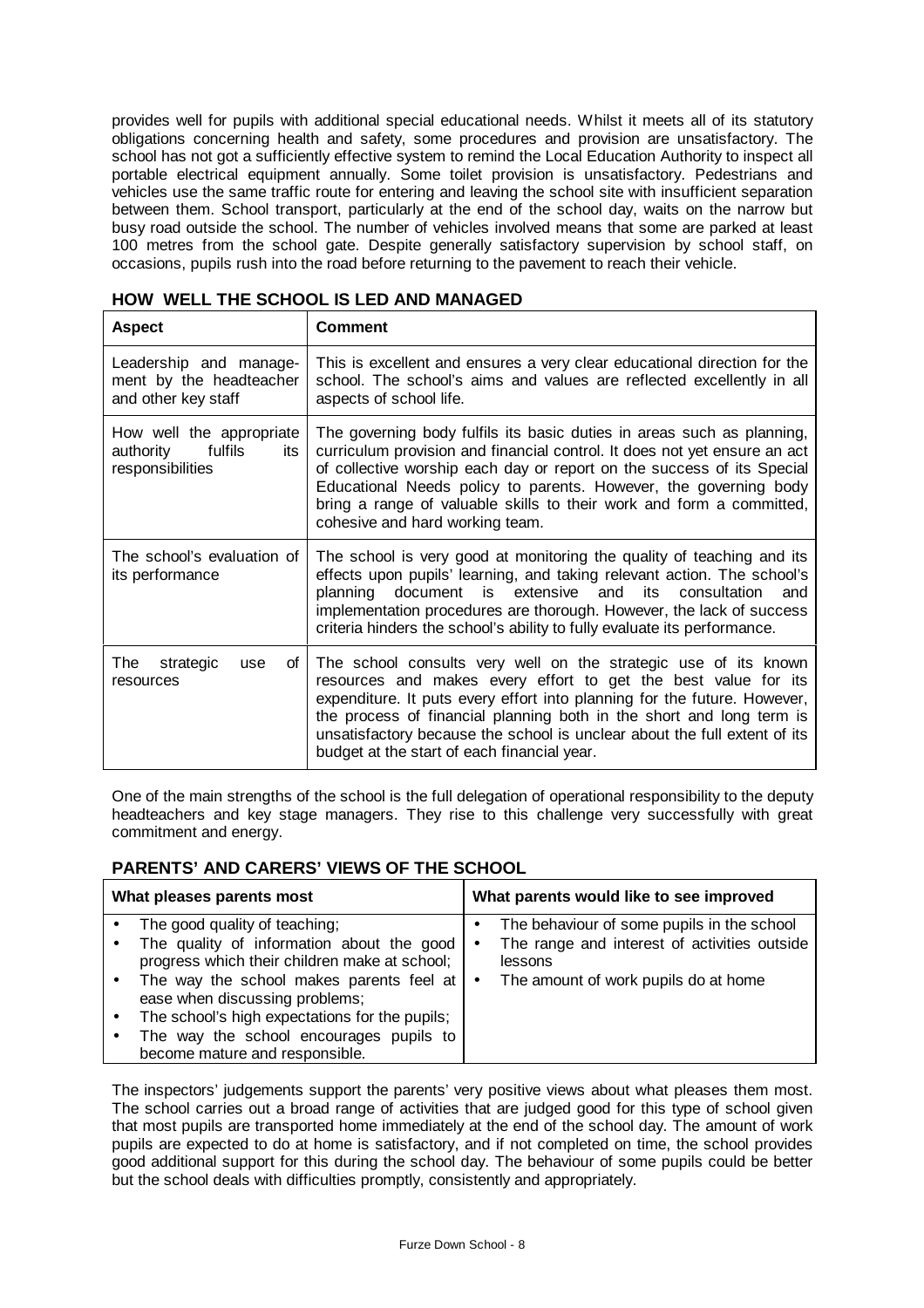#### **PART B: COMMENTARY**

#### **WHAT THE SCHOOL DOES WELL**

#### **The school is excellently led and managed by the headteacher, deputy headteachers and key stage managers. The governing body is active and effective in fulfilling its responsibilities. All staff show clearly the school's capacity to succeed even further.**

- 1. The headteacher provides very strong leadership that creates a very clear educational direction for the school. He ensures that all staff work very hard to successfully implement the seven strands of the school's vision and ethos. One such strand met very successfully is the belief that 'all staff should support the ethos and beliefs of the school by active intervention, and by setting high personal and professional standards'. The school has changed substantially since the last inspection. Seventy five per cent of the teaching staff have left the school in the last four years, mostly for promotion and the number of pupils with behavioural difficulties starting at the school has increased greatly. This change has been managed very well. The success is due in no small part to the high performance of the deputy headteachers and key stage managers who take full responsibility for important operational aspects such as management of the curriculum and financial planning. A significant factor in the success of the school is the way in which responsibilities are delegated.
- 2. The deputy headteachers and key stage managers clearly understand their roles and fulfil them very effectively. Their main priorities are the drive to raise standards by monitoring the achievements of pupils' including their success on personal targets, and by inducting and training new teachers and monitoring the quality of teaching. This involves checks on pupils' work and teachers' planning, and visits to lessons. Training to develop staff's skills is integral to the school's success and this is very effectively included in the schools' projected fourtermly planning. All staff contribute to this document, which is costed and fully included in the school's budget planning process. The school recognises that the success criteria for targets in their planning for the whole school are not yet sufficiently clear, and as such, they cannot fully evaluate their performance.
- 3. The governing body fulfils its basic duties in areas such as planning, curriculum provision and financial control although it does not yet ensure an act of collective worship each day for those pupils whose parents want this or report on the success of its Special Educational Needs policy to parents. However, governors are very much involved in the day to day life of the school, and have taken action recently to try and clarify with the Local Education Authority, the procedures by which the school receives its annual income. The governors bring a range of valuable skills to their work and form a committed, cohesive and hard working team. The school consults very well on the strategic use of its known income and makes every effort to get the best value for its expenditure such as the recent improvements in provision for information and communications technology.
- 4. All staff contribute to the effectiveness of the school and ensure that pupils, teachers and governors are fully supported. School assistants, administrative and resource staff, domestic and catering staff, and site staff all fulfil their responsibilities with great commitment and energy. Everyone contributes to a team approach, which clearly shows the school's capacity to develop even further.

#### **Very high quality of teaching is a strength of the school and impacts positively on pupils' learning.**

5. Overall the quality of teaching is very good and there are many strengths. One such strength is the way in which teachers use subtle, open-ended questions to encourage pupils' learning and subsequently check that learning and understanding has taken place. Teachers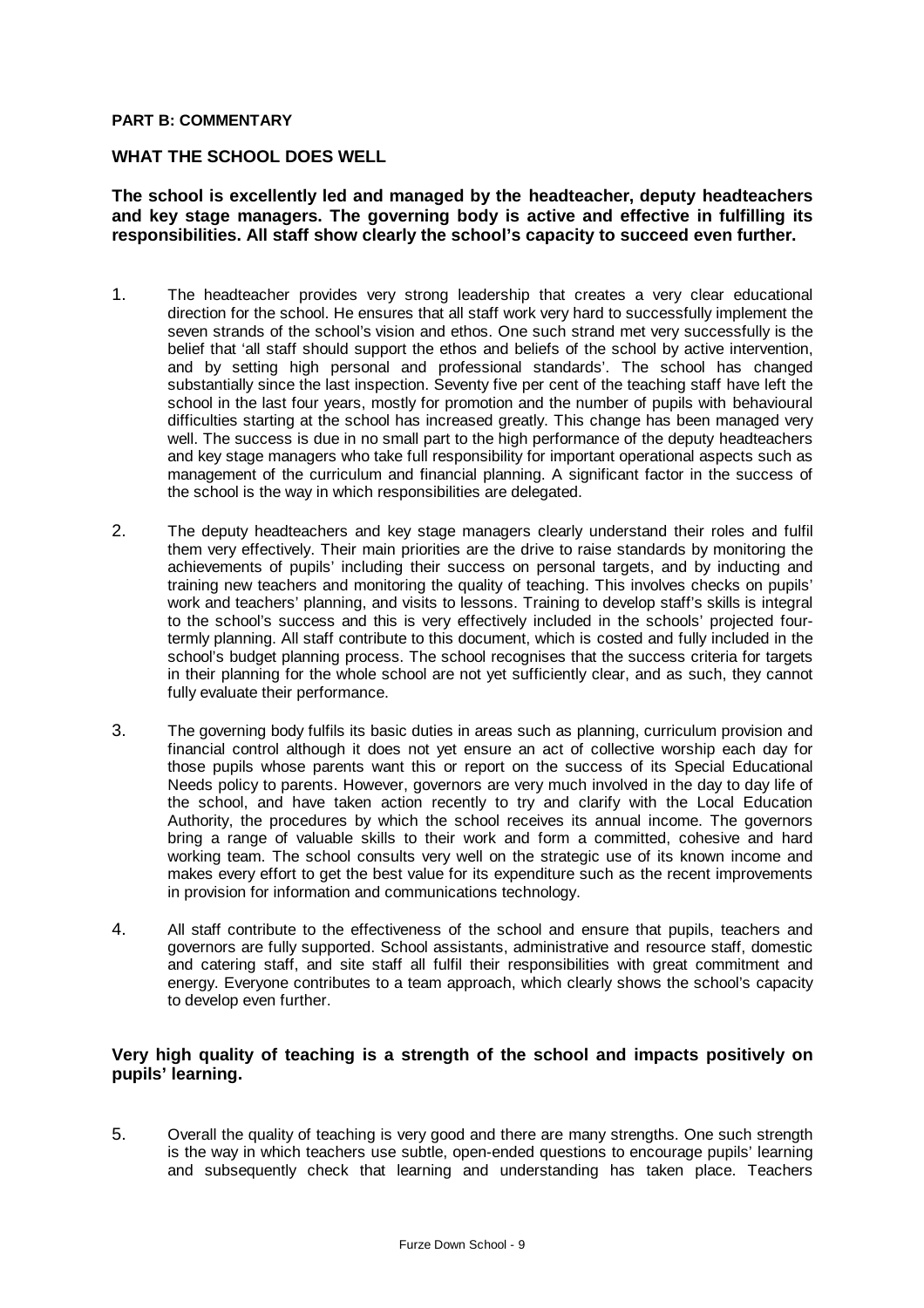frequently support this with non-verbal cues and are so good with this technique, that pupils who are initially unsure about something are often successful with their answers. This works because teachers know the pupils very well. They know just the right level of work to extend pupils' thinking and the right techniques to encourage pupils to want to learn.

- **6.** Examples of excellent teaching were seen in music with Years 2 and 3 and in support of students' individual work programmes at Post 16. In these particular lessons, every second of time is used as a learning experience whether for the subject being studied, for crosscurricular use of literacy and numeracy, or for social, moral and independence development. The younger pupils in the music lesson were encouraged to describe sounds, to understand 'timbre', and to use percussion instruments to represent pictures related to the song they were learning, 'we like the weather'. The lesson developed step by step until all pupils achieved a very good performance. Resources were ready to hand, and the very good pace of the lesson maintained most pupils' interest and excitement naturally. On occasions this was helped by excellent support from the class assistant who was fully involved in the gentle but firm expectation that everyone joined in fully. Similarly at Post 16, students are highly motivated and respond excellently to a mature, working environment. Staff and pupils have an excellent rapport which generates an atmosphere like a 'friendly office' where everybody is quietly involved in what they know they need to do. The skills of literacy, numeracy and ICT are integrated naturally into the 'office atmosphere' and students achieve very well.
- **7.** Throughout school, expectations of work and behaviour are high but realistic, and pupils know this. The aims and objectives of lessons are set out clearly at the start of each lesson. Pupils are taught in full classes, smaller groups or individually as appropriate, but always receive a high level of personal support from teachers and classroom assistants. All lessons are planned to consolidate prior learning, to extend pupils' knowledge and skills and to find out what pupils have understood. Initiative, independence and self-control are integral to the process. When teaching is simply satisfactory rather than good, the control of the class is so tight that pupils do not have the freedom to consider different answers or opportunities.

#### **Pupils' personal development is very good. Their independence, initiative and maturity develop clearly as they get older.**

- 8. Staff place a strong and successful emphasis on supporting pupils' personal development and inter-personal skills. Invariably pupils listen to each other's comments in discussion, take turns, appreciate the needs of others and are patient and tolerant. This is fostered in both academic and social situations. Their initiative, independence and confidence develop very well. Younger pupils make appropriate choices about which musical instruments to play, they work unaided at times on computers and explain how they have worked out answers to their sums in mathematics. One pupil had the knowledge and confidence to point out politely in an English lesson, that the teacher had 'forgotten' to put an exclamation mark at the end of a sentence written on the board.
- 9. Older pupils work unaided at times in science lessons, pursue individual projects in design and technology and respond with maturity in poetry lessons in English. Here, they move easily between class work and group work, and discuss their ideas with confidence. One particular group of Year 10 pupils related their work in ICT very well to commerce and industry. They showed great initiative and understanding in designing greetings cards. They discussed all of the aspects that could affect the choice of a potential customer. They worked mostly independently and were very supportive of each other when the computers 'didn't quite do what was intended'. At Key Stage 4, pupils operate a 'common room' approach to break times. They make their own drinks and snacks, and socialise in a very mature way. If any pupils have missed their breakfast, this compensates in a very supportive way.
- 10. Lunchtimes are organised on a cafeteria basis, which extends pupils' social and personal skills. They make choices of main meals and desserts, and often sit and socialise with their friends without the need for close adult supervision. Pupils and students on internal work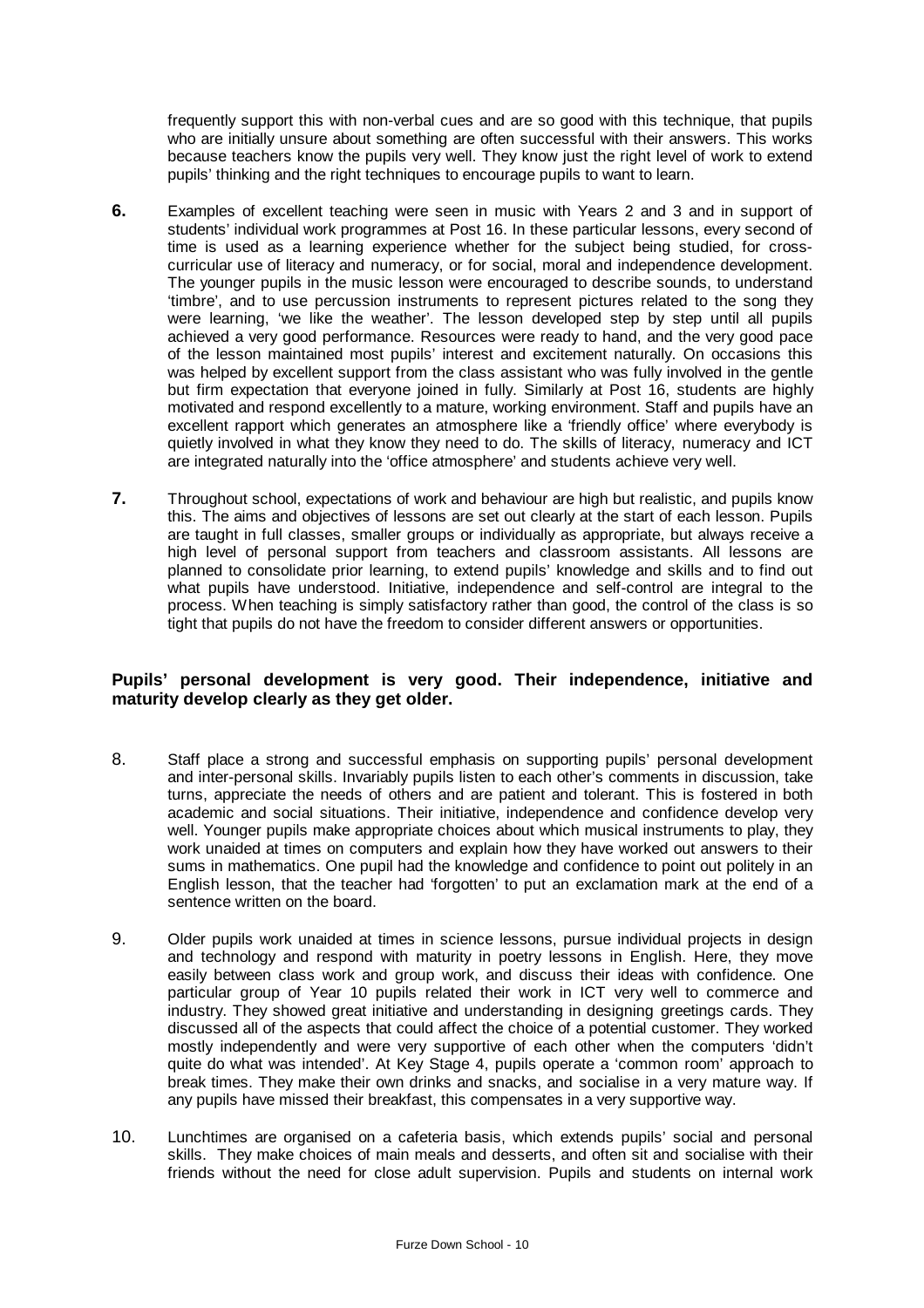experience have major responsibilities for ensuring the smooth running of lunch times, which they do very well. They help in other catering, horticultural and administrative positions which extends their understanding of 'employability'. In 1999, not only did two students receive certificates at the Young Enterprise Presentation Evening but the school won the overall Trade Fair Shield, which was in competition with main stream schools in the area.

#### **The very good curricular and other opportunities offered are broad and particularly relevant to the pupils. Developments in provision for literacy, numeracy and ICT are proving effective.**

- 11. The curriculum meets statutory requirements including for religious education. It is designed very well to extend the broader needs of the pupils and students, and to meet the needs of pupils expressed in Statements of Special Educational Need. The statutory curriculum is underpinned by the school's 'learning to learn' course which has for a long time encouraged pupils to develop learning skills and approaches, and not just knowledge. This provides a challenge for all pupils and is effective in stretching higher attainers. Consolidation of the National Literacy and Numeracy Strategies continues with particular emphasis currently on further developing literacy in science and mathematics. Plans to implement the new National Curriculum from September 2000 are on track with presentations planned by the Key Stage Managers for staff and governors during the summer term. The school has invested much time, energy and resources in the improvement of ICT with further examination of innovative ways of using it throughout the curriculum. This is paying off very well in pupils' confidence and achievements in using new technology.
- 12. The school has worked very hard to promote the Post 16 curriculum for students. Since the last inspection, the school has piloted and introduced nationally recognised awards for work experience, broadened the availability of externally accredited courses such as the 'Youth Awards', 'City and Guilds' or GNVQ, ensured the effectiveness of students' 'key skills' through vocational education and broadened community involvement. The curriculum is very well planned throughout the school leading to excellent opportunities at Post 16. The school provides many opportunities to further enrich the curriculum through visits to places such as theatres and cinemas, reciprocal visits with the police, fire and ambulance services, lunchtime clubs, sporting activities with other schools such as five a side football and athletics, and schemes such as the Duke of Edinburgh Award Scheme.

#### **The relationships between pupils and staff are very good and this is part of the school's strength in managing and promoting good behaviour.**

13. Relationships are very good. Staff expect pupils and students to operate self-control and pupils trust staff to be fair. This all comes together at the end of lessons when pupils are graded for their work and attitude. It is a time for pupils to reflect, with adult support, and to understand why particular grades have been given. The majority of lessons achieve the fine balance between high expectations, the development of independence and initiative, and firm control. Detention is operated sparingly at the end of the school day. Even on occasions when pupils are reluctant to do this, they are supported in exercising self-control towards the school's aim that pupils are being prepared for life after school as a responsible, successful member of society. On occasions, pupils get as far as being on their transport home before eventually exercising that self-control and returning to carry out their detention. On occasions that these very good relationships falter, the school operates temporary exclusions in order to re-assess a situation and to find a way forward. Even at this stage, pupils are encouraged to express and discuss their views about the fairness of their actions and those, which the school takes in response. Whilst recorded instances of misbehaviour and temporary exclusions have risen since the last inspection, they are now static.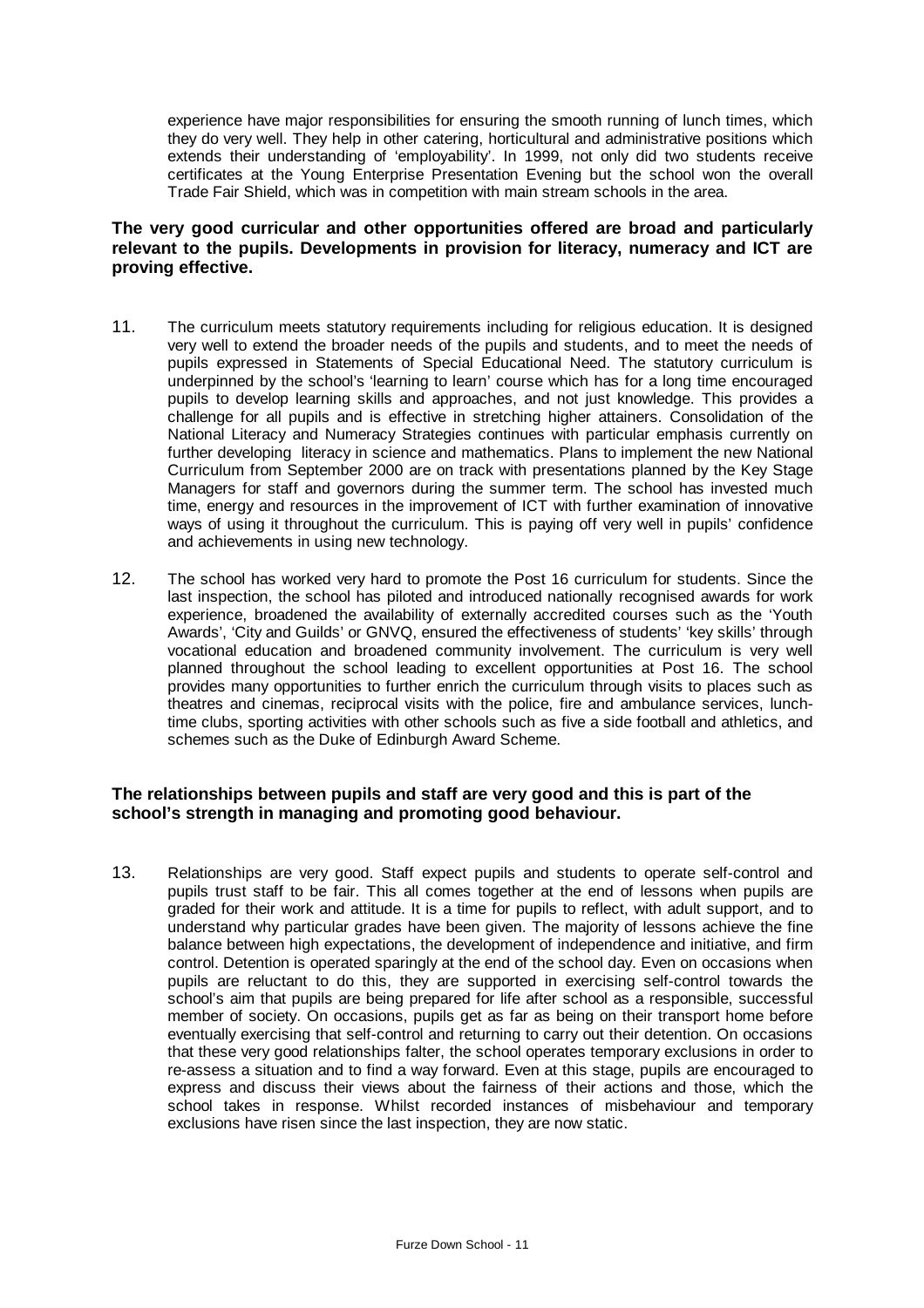#### **WHAT COULD BE IMPROVED**

**The school puts every effort into planning for the future. However, it is unclear about the full extent of its budget at the start of each financial year and as a result, its process of financial planning both for the year in question and beyond is unsatisfactory.**

- 14. The school's planning procedures are extremely detailed and the process of setting a fourterm plan, which overlaps the end of each financial year, is very good. This allows time for the next plan to be put in place without losing continuity to the process. Staff are fully involved with the process and the governing body is consulted on the draft plan before the start of each financial year. It is only accepted once the governing body is satisfied that there is sufficient income to meet the plan.
- 15. The school has useful opportunities to discuss its budget allocation with the Local Education Authority in advance of each financial year. The governing body then sets a spending plan based upon funding for a known number of places appropriate to pupils with moderate learning difficulties. The school has to ensure that staffing and other provision is appropriate to their pupils' educational needs, which currently includes over forty per cent of pupils with additional difficulties. Whilst additional income is allocated to address the needs of pupils with behavioural and more complex and challenging needs, the extent of this is not always known fully at the beginning of the financial year. As a result, the governing body is at times unclear over exactly how much it has to spend and, therefore, the extent of any projected budget surplus to carry forward to the next financial year. Major expenditure is covered but funding for developments, such as subject resourcing, is affected. In the case of the financial year 1999/2000, the school's lack of clarity over the extent of the additional income cost them greatly in staff time, ensuring that the final income was accurate. This was resolved finally but beyond the end of the financial year. For the financial year 2000/2001, the governing body has resolved not to accept the provisional budget as they do not consider the process is an effective method of resourcing the school.

#### **The provision for spiritual development is unsatisfactory. This is hindered by the absence of daily assemblies, incorporating collective worship for those pupils whose parents have not withdrawn them from this activity.**

- 16. The school currently holds weekly assemblies for pupils of statutory school age which 'are intended to develop a sense of community and to celebrate achievement'. Each assembly has a theme, such as pupils being praised for particularly good work in information and communications technology. Pupils spontaneously applaud those who receive certificates for their work. Other celebrations include birthdays, praise for good behaviour recorded at the end of lessons or for pupils who have completed their homework particularly well, and success in 'house activities' such as cross-country running. Invariably, there is a thought for the day such as 'friendship'. Pupils sing beautifully and have a very positive time. This contributes very well to pupils' social and moral development but assemblies are not planned for worship.
- 17. The school writes to parents and carers and correctly informs them of their right to withdraw pupils from the daily act of collective worship, and of the activities which will replace this. At Furze Down, parents are told that pupils who are not involved in collective worship will stay in 'normal lessons'. More than half of the pupils currently in school, have been withdrawn from collective worship although they all join in with religious education lessons. However, for the remaining pupils, the school has been examining since April, 1999, the issues surrounding the full implementation of statutory requirements. These have not yet been implemented which is unsatisfactory.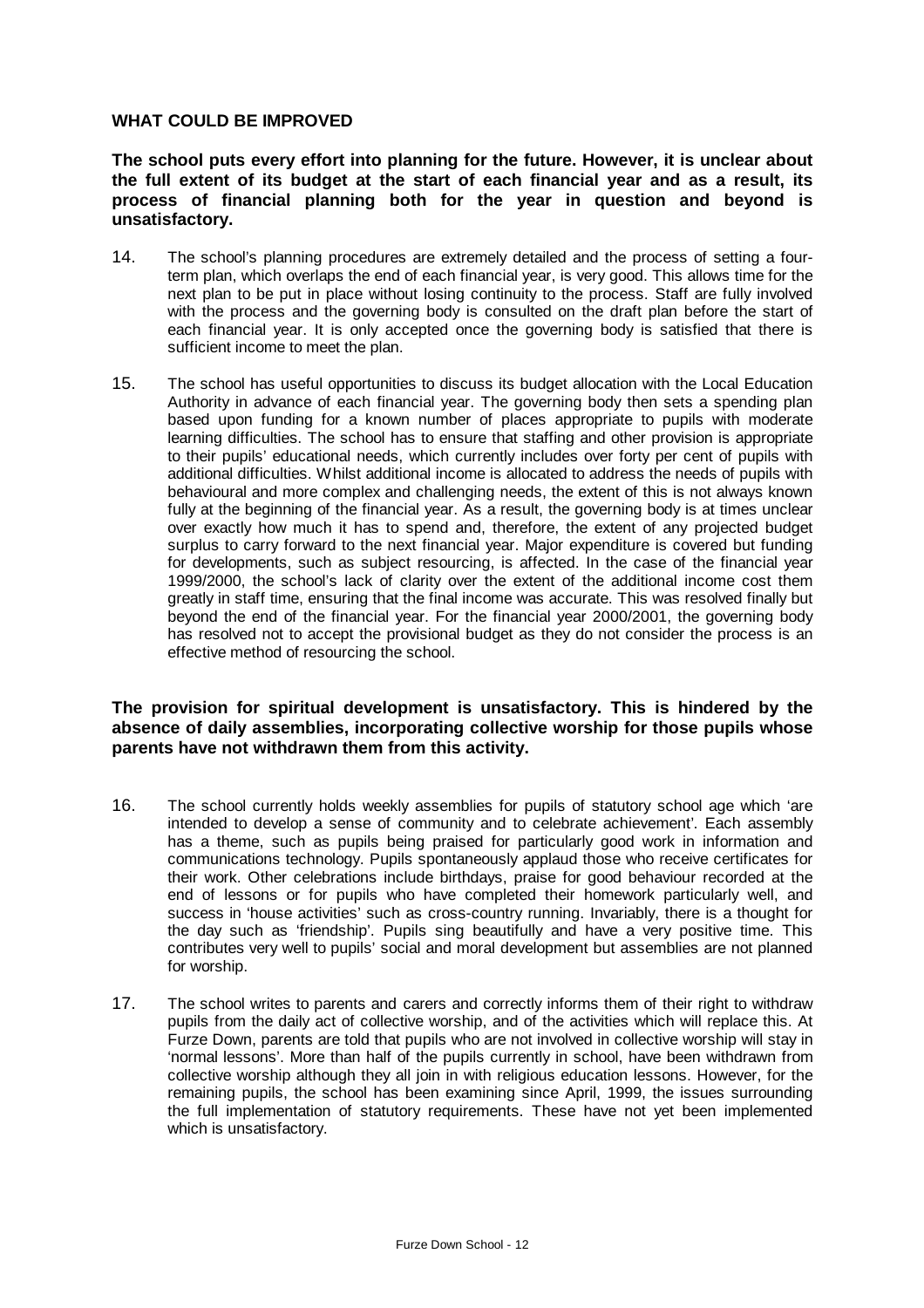#### **Some aspects and monitoring of Health and Safety provision.**

- 18. Pedestrians and vehicles use the same traffic route for entering and leaving the school site with insufficient space between them. This is particularly the case at the end of the school day, when all pupils and some vehicles leave at the same time. In addition, contracted school transport waits on the narrow but busy road outside the school. The large number of vehicles involved means that some are parked at least 100 metres from the school gate. Despite generally satisfactory supervision by school staff, on occasions, pupils rush into the road before returning to the pavement to reach their vehicle.
- 19. During the week of the inspection, the safety of some portable electrical equipment had not been checked during the previous twelve months. Whilst it is the responsibility of the Local Education Authority to carry out these checks, the school has not got a sufficiently effective system to ensure that this happens annually.
- 20. The school recognises the inadequacies of some of its toilet provision and has made some improvements recently. Despite this, boys and girls up to the age of 11 years still use the same facilities, albeit carefully supervised to ensure this does not happen at the same time. On occasions, staff also use the same facilities. This is unsatisfactory. Elsewhere in school, provision for girls is good, but the low number of sinks and the absence of soap make the provision for boys unsatisfactory. In the last two years, the school has been unsuccessful in making bids under 'New Deals for Schools' for improving these facilities.

#### **WHAT SHOULD THE SCHOOL DO TO IMPROVE FURTHER?**

- 21. In order to improve further the very high quality of education provided for the pupils, and to further secure their welfare, the governing body, headteacher and senior management team should:
	- (1) In consultation with the LEA, agree a process for clear financial information at the start of each financial year which will allow the governing body to plan effectively and efficiently both in the short term and long term; (Paragraph 15)**\***
	- (2) Increase opportunities for spiritual development by introducing daily collective worship for those pupils whose parents desire this; (Paragraph 17)**\***
	- (3) Improve provision and introduce greater rigour in some aspects of Health and Safety by,
		- i) ensuring greater separation between pedestrians and vehicles entering and leaving the school site by the same traffic route; (Paragraph 18)
		- ii) improving the procedures for the safe departure of all pupils to their school transport; (Paragraph 18)
		- iii) iii) implementing procedures to ensure that portable electrical equipment is inspected on an annual basis; (Paragraph 19)
		- iv) improving toilet provision so that boys and girls over the age of 8 years do not use the same facilities as each other and staff; and that older boys have ready access to washing their hands properly. (Paragraph 20)**\***

**\*** These issues were recognised by the school prior to inspection and are already included in the school's planning documents.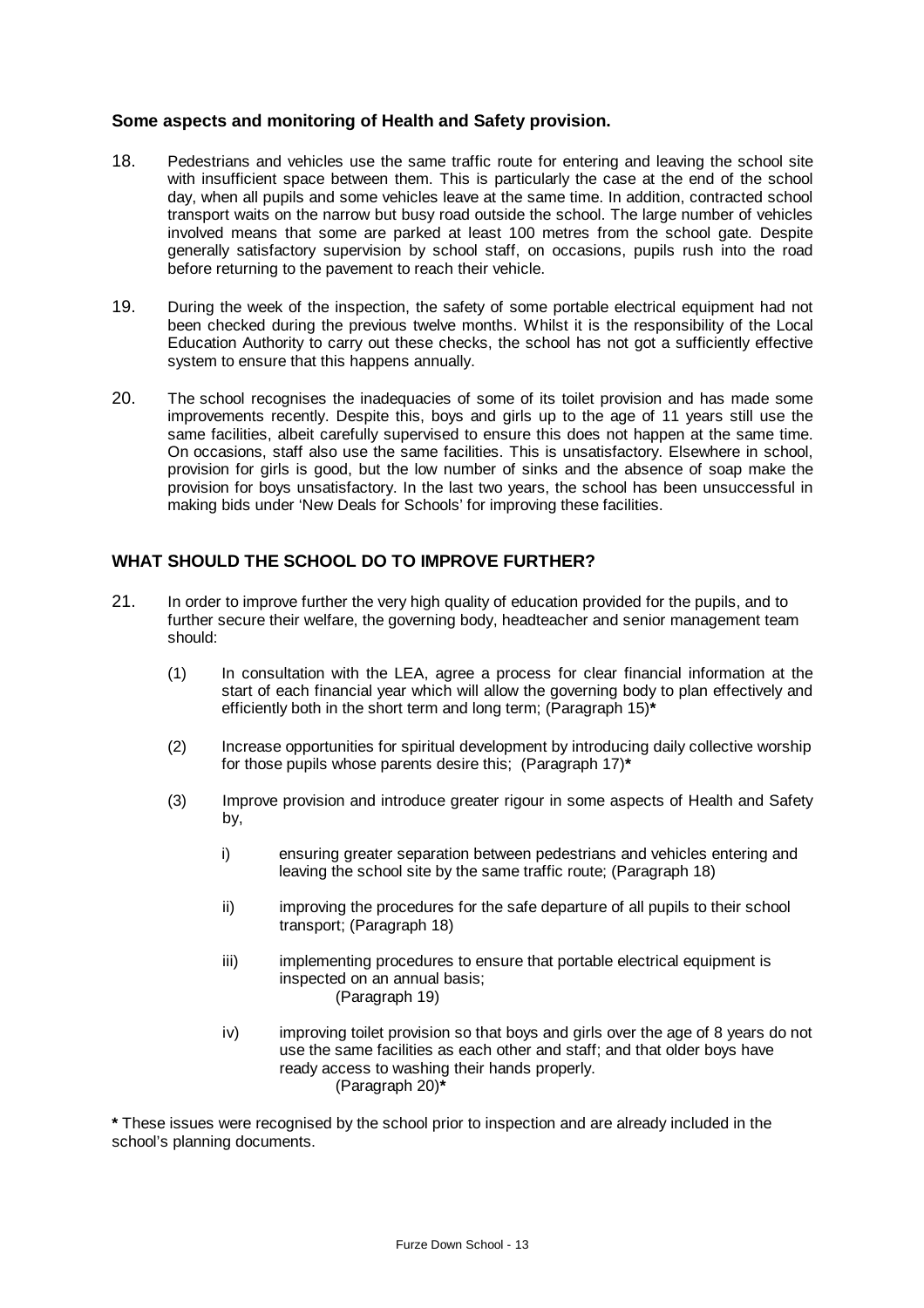## **PART C: SCHOOL DATA AND INDICATORS**

#### *Summary of the sources of evidence for the inspection*

Number of lessons observed

Number of discussions with staff, governors, other adults and pupils 36

| Summary of teaching observed during the inspection |
|----------------------------------------------------|
|----------------------------------------------------|

| Excellent | Very good | Good         | Satisfactory | Unsatisfactory | Poor | Very Poor |
|-----------|-----------|--------------|--------------|----------------|------|-----------|
|           | よつ<br>J۷  | $\sim$<br>ےں |              |                |      |           |

*The table gives the percentage of teaching observed in each of the seven categories used to make judgements about lessons.*

#### *Information about the school's pupils*

| Pupils on the school's roll                               | No of pupils |
|-----------------------------------------------------------|--------------|
| Number of pupils on the school's roll                     | 137          |
| Number of full-time pupils eligible for free school meals | 59           |

| English as an additional language                       | No of pupils |
|---------------------------------------------------------|--------------|
| Number of pupils with English as an additional language |              |

| Pupil mobility in the last school year                                       | No of pupils |
|------------------------------------------------------------------------------|--------------|
| Pupils who joined the school other than at the usual time of first admission | 23           |
| Pupils who left the school other than at the usual time of leaving           | ∽            |

#### *Attendance*

#### **Authorised absence Unauthorised absence**

|             | %    |             | %   |
|-------------|------|-------------|-----|
| School data | 14.9 | School data | 1.0 |

*Both tables give the percentage of half days (sessions) missed through absence for the latest complete reporting year.*

| 25 |  |
|----|--|
| 36 |  |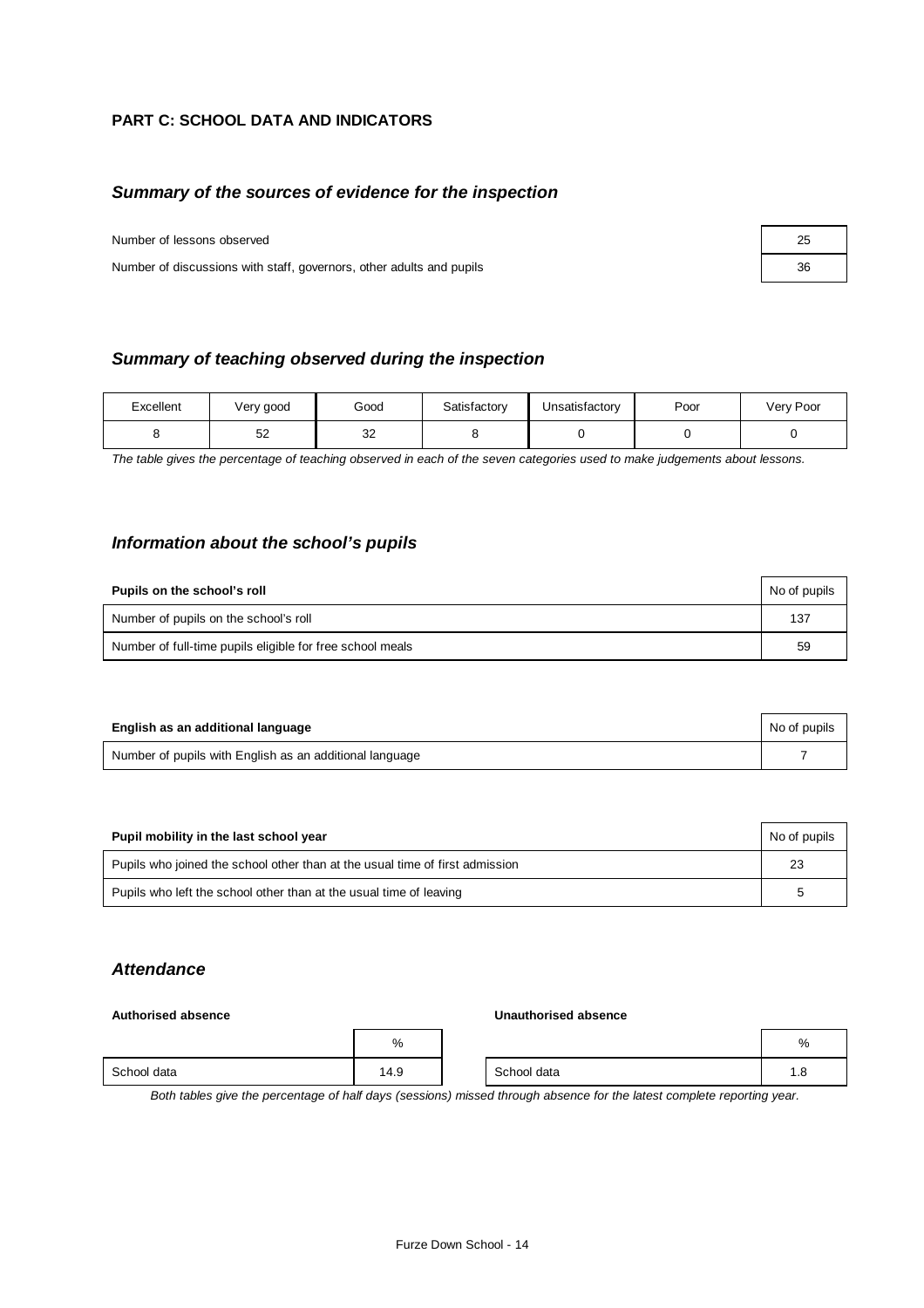# *Attainment at the end of Key Stage 1*

|                                                                                        | Year | <b>Bovs</b> | Girls | Total |
|----------------------------------------------------------------------------------------|------|-------------|-------|-------|
| Number of registered pupils in final year of Key Stage 1 for the latest reporting year | 1999 |             |       |       |

The number of pupils makes it inappropriate to report the results at the end of Key Stage 1.

## *Attainment at the end of Key Stage 2*

|                                                                                        | Year | <b>Bovs</b> | Girls | $\tau$ <sub>otal</sub> |
|----------------------------------------------------------------------------------------|------|-------------|-------|------------------------|
| Number of registered pupils in final year of Key Stage 2 for the latest reporting year | 1999 |             |       |                        |

Teacher Assessment

| Subject            | W  |     |     |     |     | Pupils absent |
|--------------------|----|-----|-----|-----|-----|---------------|
| English            | 9% | 45% | 36% | 0%  | 18% | $0\%$         |
| <b>Mathematics</b> | 0% | 36% | 54% | 9%  |     | $0\%$         |
| Science            | 0% | 27% | 45% | 18% | 9%  | 0%            |

Test Results

| Subject     | Below Level 3 |     |    | Pupils absent |
|-------------|---------------|-----|----|---------------|
| English     | 90%           | 0%  | 9% | 0%            |
| Mathematics | 90%           | 0%  | 9% | $0\%$         |
| Science     | 72%           | 18% | 9% | $0\%$         |

## *Attainment at the end of Key Stage 3*

|                                                                                        | Year | <b>Boys</b> | Girls | Total |
|----------------------------------------------------------------------------------------|------|-------------|-------|-------|
| Number of registered pupils in final year of Key Stage 3 for the latest reporting year | 1999 |             |       | 20    |

Teacher Assessment

| Subject     | W  |     |     |     | Pupils absent |
|-------------|----|-----|-----|-----|---------------|
| English     | 0% | 10% | 65% | 25% | 0%            |
| Mathematics | 0% | 10% | 55% | 35% | 0%            |
| Science     | 0% | 5%  | 65% | 30% | 0%            |

Test Results

| Subject            | <b>Below Level 3</b> |     |    | Pupils absent |
|--------------------|----------------------|-----|----|---------------|
| English            | 100%                 |     |    | 0%            |
| <b>Mathematics</b> | 50%                  | 40% | 5% | 5%            |
| Science            | 55%                  | 35% | 5% | 5%            |

## *Attainment at the end of Key Stage 4*

Certificate of Achievement Examinations

| Subject            | Pass | Merit | <b>Distinction</b> |
|--------------------|------|-------|--------------------|
| English            |      |       |                    |
| Mathematics        |      |       |                    |
| Physical education |      |       |                    |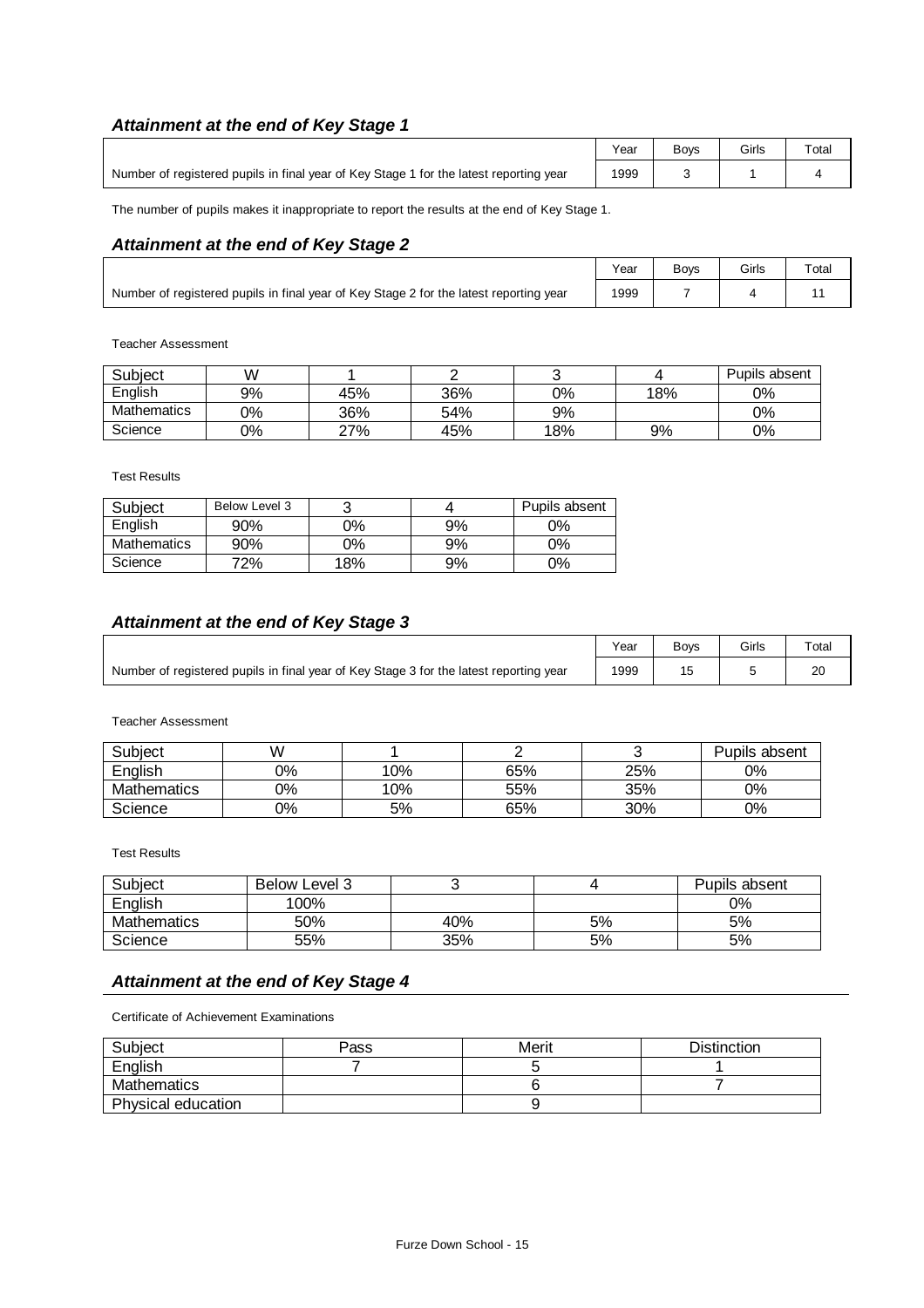|                                 | No of pupils |                              | Fixed p |
|---------------------------------|--------------|------------------------------|---------|
| Black - Caribbean heritage      |              | Black - Caribbean heritage   | 5       |
| Black - African heritage        |              | Black - African heritage     |         |
| $Black - other$                 | 3            | $Black - other$              |         |
| Indian                          | 1            | Indian                       |         |
| Pakistani                       | 5            | Pakistani                    |         |
| Bangladeshi                     |              | Bangladeshi                  |         |
| Chinese                         |              | Chinese                      |         |
| White                           | 113          | White                        | 82      |
| Any other minority ethnic group |              | Other minority ethnic groups | 9       |

# *Ethnic background of pupils Exclusions in the last school year*

| No of pupils |                              | Fixed period | Permanent |
|--------------|------------------------------|--------------|-----------|
|              | Black - Caribbean heritage   | 5            |           |
|              | Black - African heritage     |              |           |
| 3            | $Black - other$              |              |           |
| 1            | Indian                       |              |           |
| 5            | Pakistani                    |              |           |
|              | Bangladeshi                  |              |           |
|              | Chinese                      |              |           |
| 113          | White                        | 82           |           |
|              | Other minority ethnic groups | 9            |           |

*This table gives the number of exclusions, which may be different from the number of pupils excluded.*

#### **Qualified teachers and classes: Y1 – Y13+**

| Total number of qualified teachers (FTE) | 20   | Financial year | 1998 |
|------------------------------------------|------|----------------|------|
| Number of pupils per qualified teacher   | 7.2  |                |      |
| Average class size                       | 11.4 |                |      |
|                                          |      |                |      |

#### Education support staff: Y1 - Y13+

| Total number of education support staff | 15  |
|-----------------------------------------|-----|
| Total aggregate hours worked per week   | 449 |

## *Teachers and classes Financial information*

| Total number of qualified teachers (FTE) | 2C | <b>Financial vear</b> |  |
|------------------------------------------|----|-----------------------|--|
|                                          |    |                       |  |

| Average class size                      | 11.4 |                                            | £      |
|-----------------------------------------|------|--------------------------------------------|--------|
| FTE means full-time equivalent.         |      | Total income                               | 974119 |
| Education support staff: Y1 - Y13+      |      | Total expenditure                          | 963474 |
| Total number of education support staff | 15   | Expenditure per pupil                      | 7033   |
| Total aggregate hours worked per week   | 449  | Balance brought forward from previous year | 57476  |
|                                         |      | Balance carried forward to next year       | 68121  |